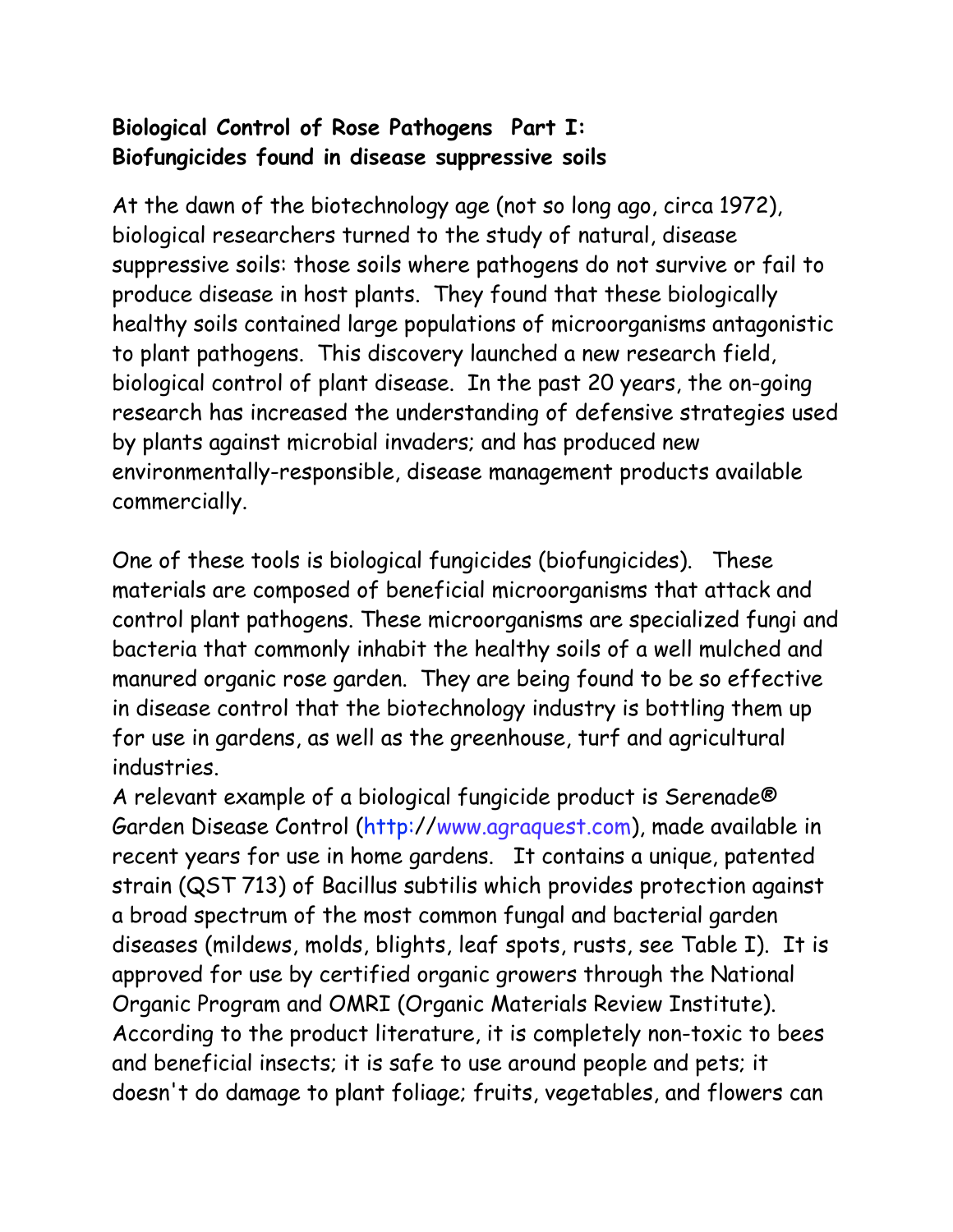be harvested and eaten the same day. However, no matter how natural and seemingly benign, the material is a bacteria so it is important to read the label (http://www.serenadegarden.com/labels/pdf/SGDC-RTU-Label.pdf) and safety data sheet

(http://www.serenadegarden.com/labels/pdf/SGDC-RTU-MSDS-051506.pdf) before spraying willy-nilly. This information cautions the applicator to avoid skin contact, inhalation or ingestion of the material.

There are many other biological fungicides containing other beneficial bacteria or fungi. An extensive list and description of commercial biocontrol products can be found at http://www.oardc.ohiostate.edu/apsbcc/productlist2005USA.htm.

How do these biological fungicides work? There are four mechanisms of control:

- Direct competition. A biofungicide covers a plant surface (e.g., root or leaf), forming a defensive barrier that effectively crowds out the harmful fungi.
- Antibiosis. The biofungicide produces a chemical compound such as an antibiotic that kills the invading organism.
- Predation or parasitism of the disease-causing fungus. The biofungicide directly attacks and feeds on the pathogen.
- Induced Resistance. The biofungicide triggers the plant to turn on its own defense mechanisms.

These capabilitiies make biofungicides impressive potential weapons to use against plant disease.

When and how to should they be applied? A disease outbreak usually indicates that nature is out of balance. It might not be your fault: Southern California roller coaster weather, occasional water logging rains, and longer hot, dry spells can reek havoc on microorganism populations. The first line of defense for preventing or controlling disease should be to build (or restore) a suppressive soil. Nurture your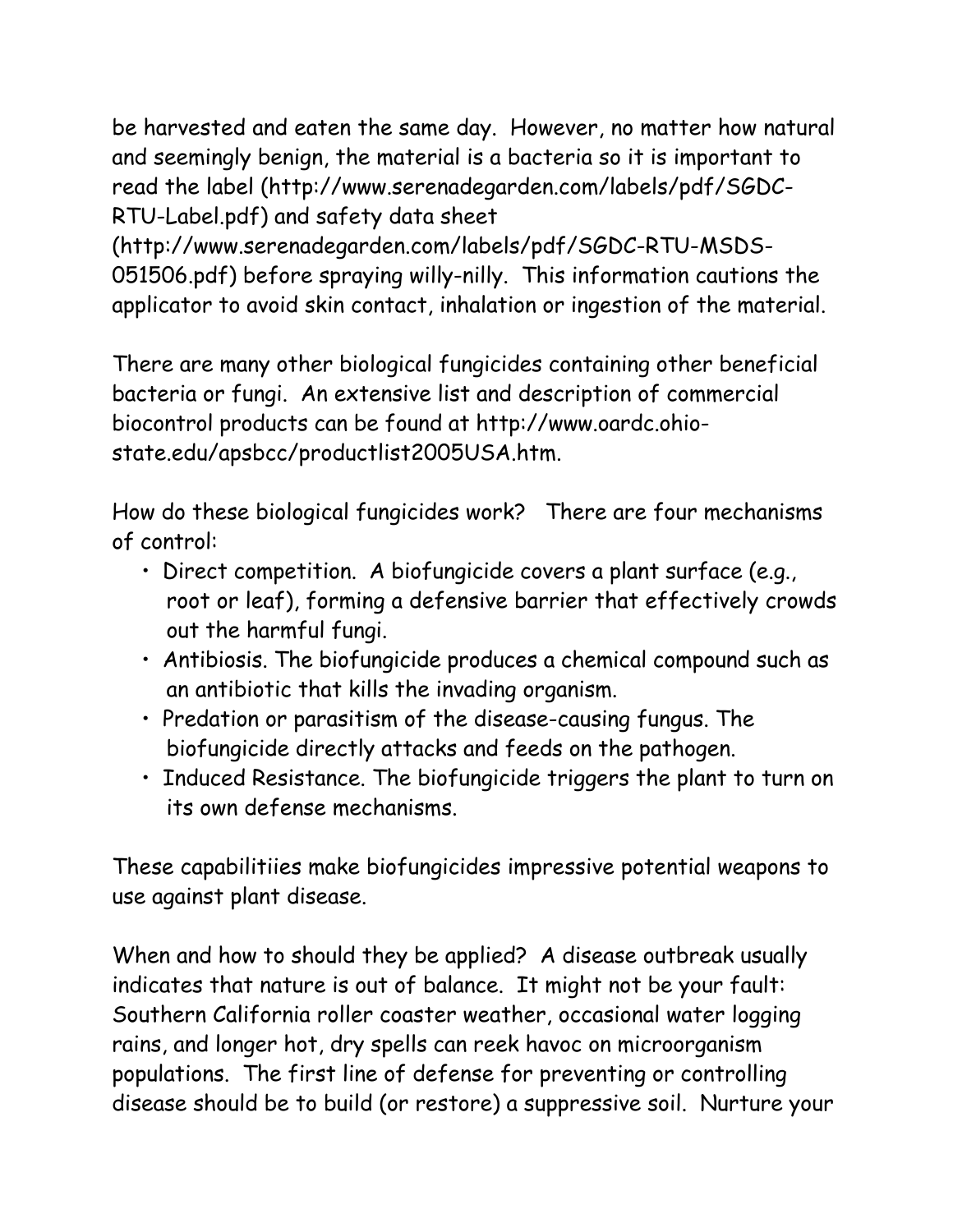native soil bacteria: mulch to improve their habitat, feed them with organic matter; and sustain them with the correct soil moisture. It's worth the effort.

A suppressive soil is unique to its environment. The complex microorganism network in this soil is capable of adjusting to the shenanigans of pathogens that continually evolve new strategies to overcome or sneak by the physical and chemical barriers of their hosts (your roses). Beneficial bacteria, like the pathogens, also rapidly evolve; their genetic diversity produces some strains that are clearly superior in disease control. The biofungicide, Serenade, contains a carefully selected strain of B. subtilus and has been awarded a patent for its effectiveness. If you have a suppressive soil, it naturally contains the right strains of benefical bacteria at no cost.

There are times, however, when pure and simple measures don't manage disease outbreaks. It's happened to me. Although my roses, inter-planted with herbs and ground cover, (Figure I) are rarely affected by disease; areas of my commercial avocado grove, originally planted as a dense monoculture, are challenged by serious fungal diseases. A cutting rose garden, tightly planted with roses exclusively: and a California strawberry field, planted repeatedly with the same crop, are other examples of monocultures that fungal pathogens readily invade. We know what is applied to protect the bottom line in a strawberry operation: methyl bromide or a new, less controversial chemical fungicide. Biofungicides offer a viable alternative to chemical fungicides.

My goal is to transition my grove from a monoculture to an intercropped planting, opening up the space for cover crops to grow between trees. During this transition I am beginning to introduce some of the biofungicides, particularly those containing B. subtilis and B. pumilus. B. pumilus is being proven effective against Phytophthera diseases (in the same class as the dreaded downy mildew of roses). It is important to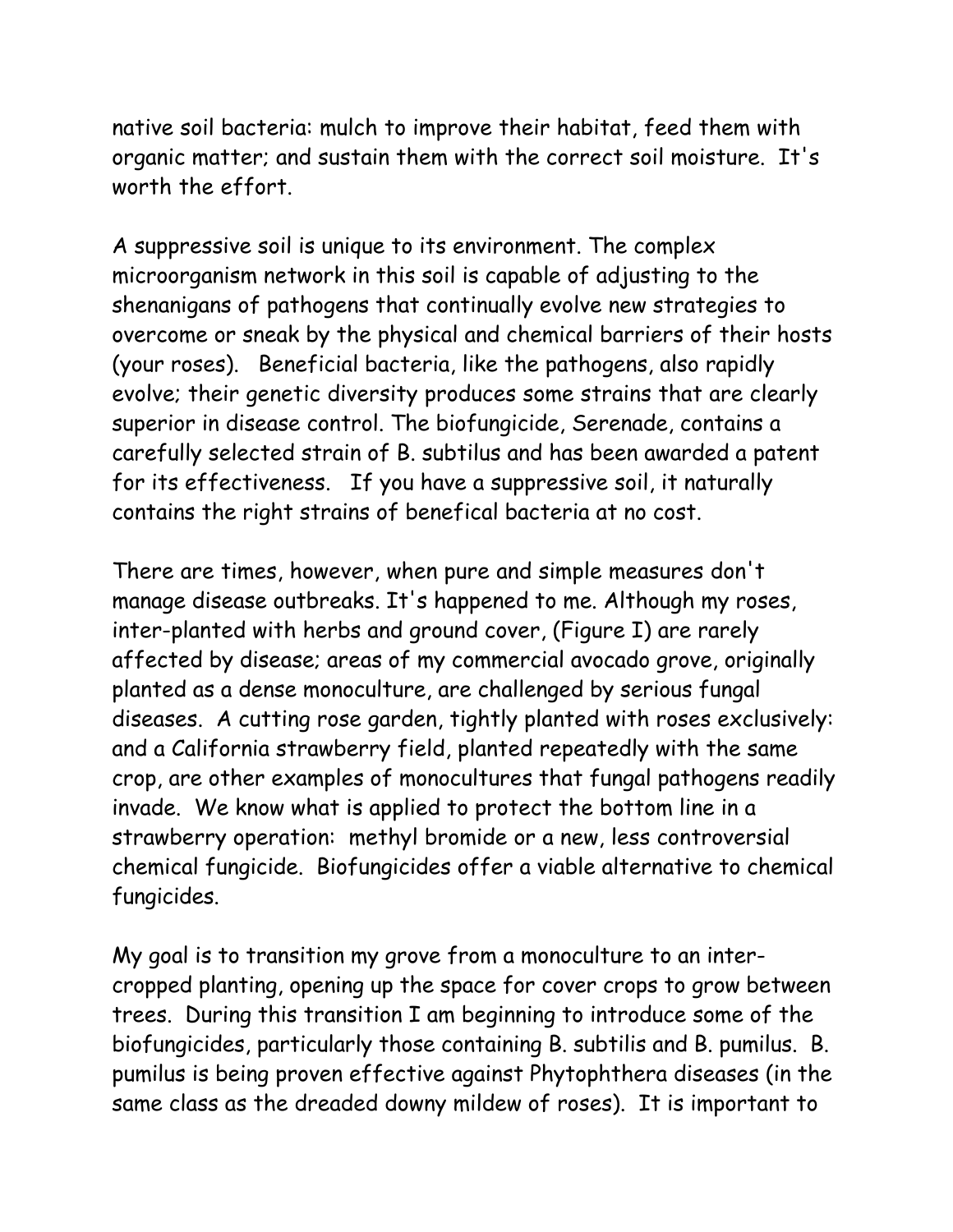consider that a teaspoon of healthy garden soil generally contains between 100 million and 1 billion bacteria; or one ton of microscopic bacteria may be active in each acre of soil. Commercial biofungicide products generally contain from 1 to 100 billion bacterial units (cfu's) per gram. So each gram of a biofungicide product like Serenade Garden (1 billion CFUs/gm) contains enough beneficial bacteria to match all the soil microorganisms (at 500 million total CFUs per gram) in around 50 gm (less than 2 ounces) of soil; a 32 oz bottle for \$20 covers all microorganisms in only 100 lbs. of soil, not much of an area.

An economically sensible approach to applying biofungicides to a garden is to think of seeding small population densities (diluting them in water) and nurturing these so that they can flourish and carry out their mission. The application is normally done through the irrigation water in which some favorite microbe food (e.g., liquid fish or yeast and molases) is added to aid in establishing them in their new home. Another good time to use biofungicides is at planting when the roots of your rose plant can be directly drenched in the microbial soup. The beneficial bacteria ride in to the soil to chip away at targeted harmful organisms and keep pathogen populations below a level that impacts plant health.